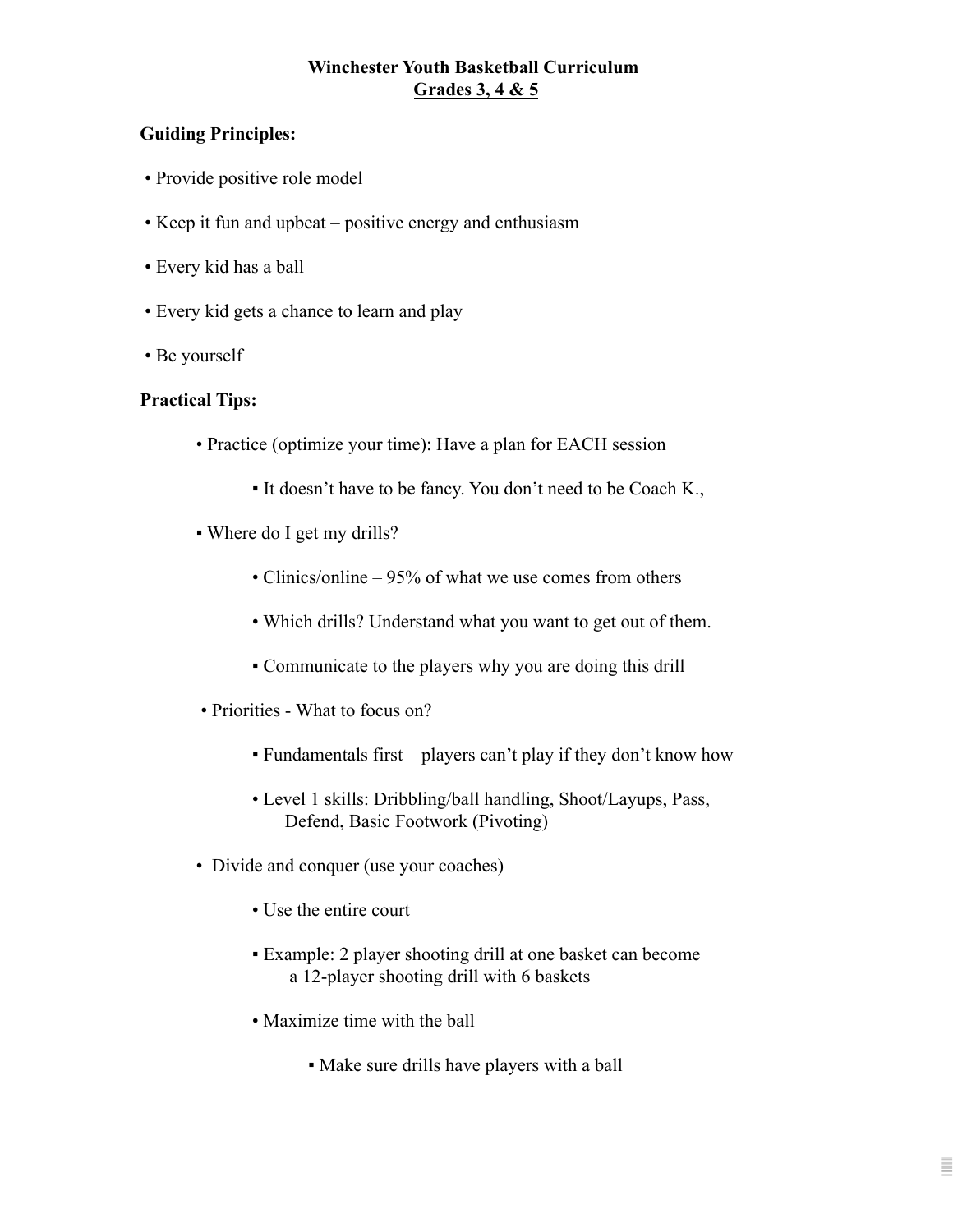- Maximize time on the court we love to talk, BUT . . .
	- Plan talk time before you get on the court
- Measure how your group performs with measurable goals
	- Example: Can we make 10, 15, 20 layups in row without missing?

Ξ

- Coaching your own child
	- Parent first, Coach second
	- Consider using others to communicate to your child
- You are a role model for all

Remember: to many young children, a basketball may feel like a medicine ball

Remember: we're here to coach everyone, not just the kids who have natural skills, strength and coordination.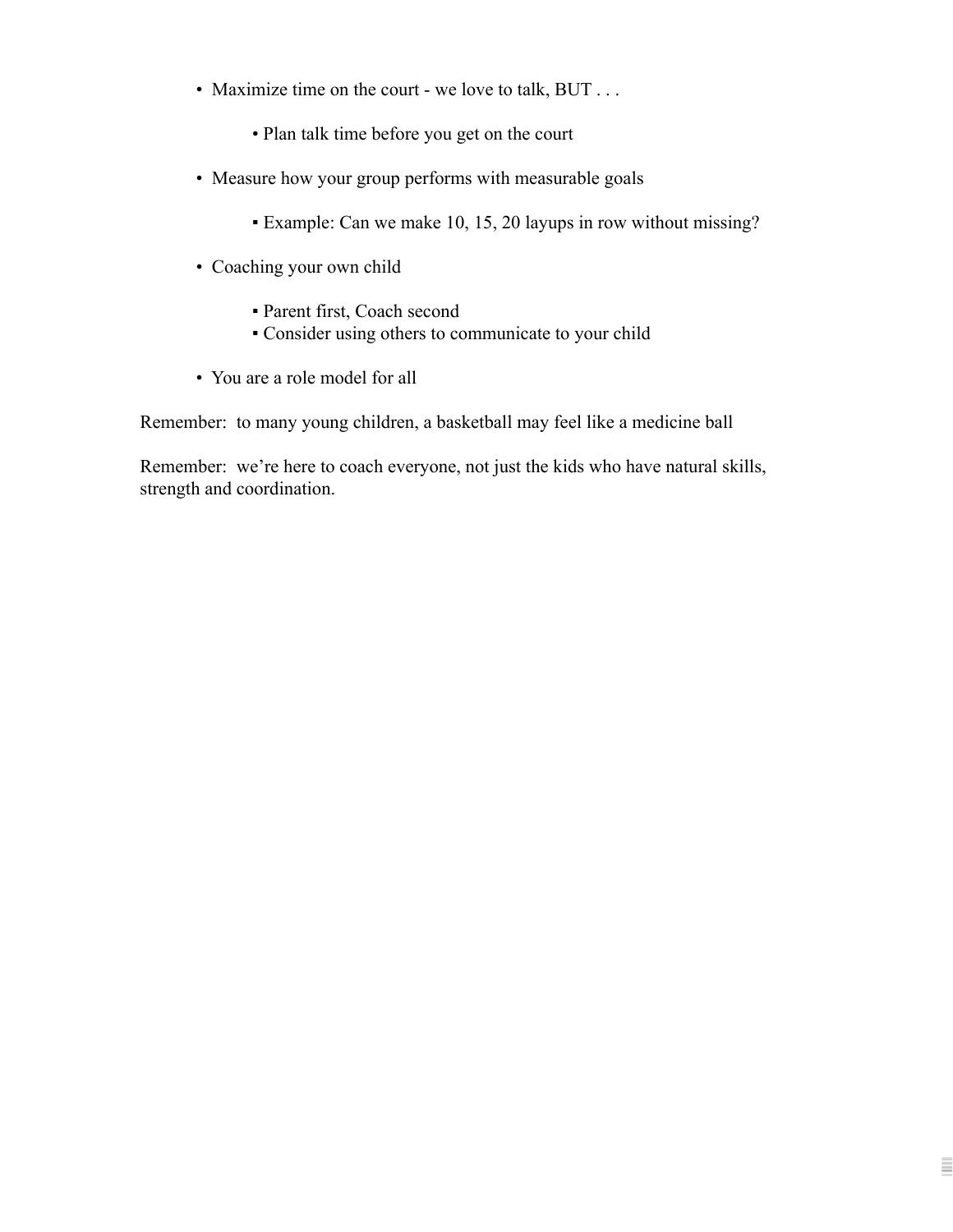# **Clinic Overview:**

**1. First 20 minutes** - individual warm-up drills (see below)

**2. Next 10-15 minutes, dribbling and/or shooting contests -** relays, dribble tag, most layups made, king of the circle, etc.

**3. Next 30 minutes -** choose two skills to emphasize, and 2-3 drills per skill. Layups (emphasize footwork for no dribble and one dribble finishes), shooting (emphasize form shooting, close range shots), passing (stationary and on the move), passing with defender (monkey in the middle, emphasize ball fakes), passing and cutting (into layups, backdoor, V-cuts), pivoting, one-on-one moves (jab step, up fake series), etc.

**4. Final 20-25 minutes, small-sided, 3 v 3 games.** Mix up teams and players from week to week, and during training sessions. Change rules - no dribble, one dribble, two dribble. Do not allow defense to double-team, particularly in the early developmental stages. Can also make a rule that defense cannot steal the ball (recommended for early stages). Switch teams from basket to basket every 10 minutes.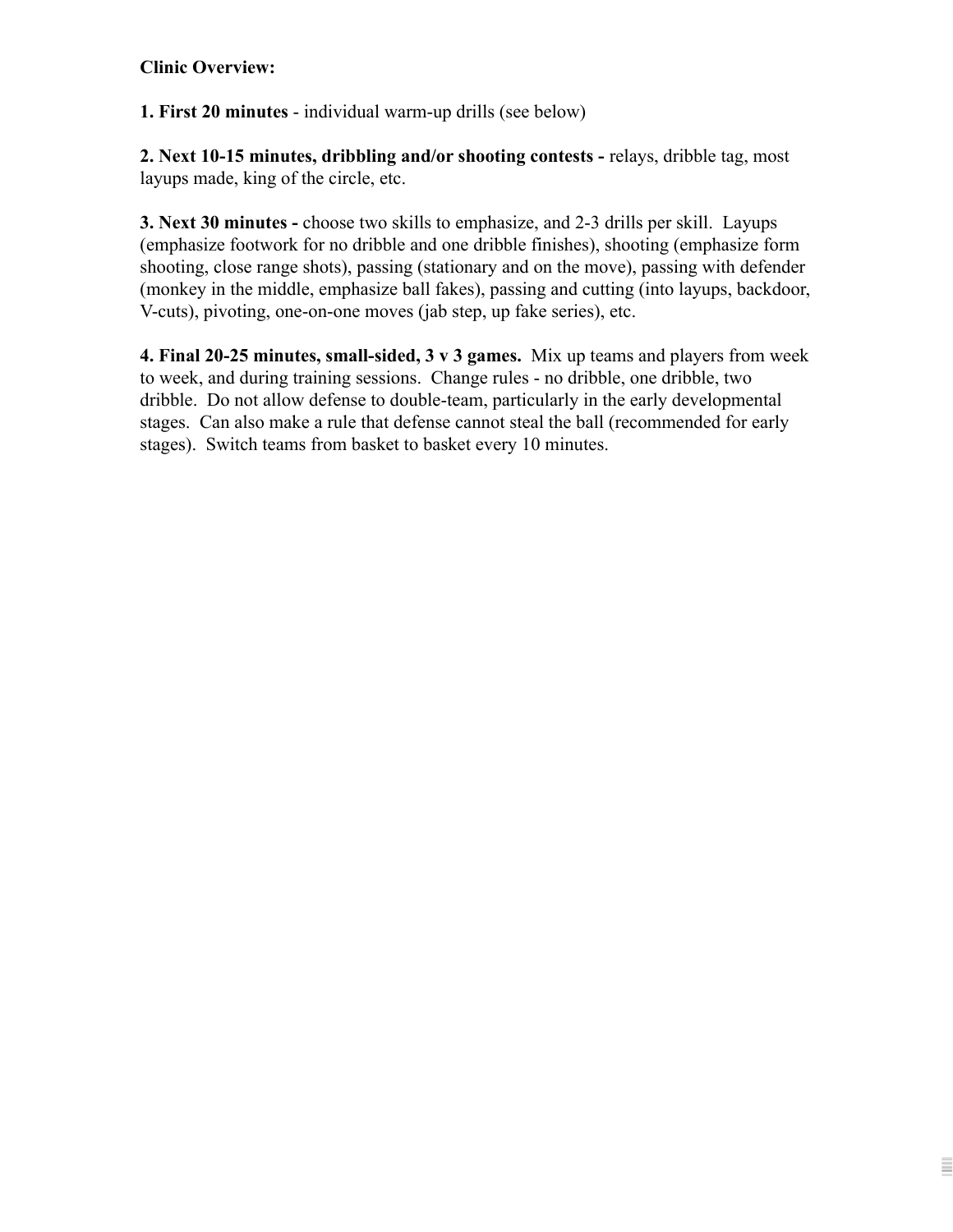# *Individual skills with one ball; warm-ups*

- 1. Ball smacks
- 2. Finger tip taps
- 3. Finger tip taps up/downs
- 4. "Wrap-arounds" (body)
- 5. Corkscrew
- 6. Circles around one leg
- 7. Spiders/Figure 8s in place; across and back; roll ball, keep it in air, or dribble
- 8. Ricochet drill
- 9. Hand quickness drills with bounce or no bounce
- 10. Power dribble "hammer and nail"
	- Eyes up; athletic position; don't look at the ball
	- Count the fingers
	- Change height of dribble (waist, knees, ankles)
- 11. Sitting "waist to toes"
- 12. One knee dribbling drills up/downs
- 13. Triple threat position balance and stance
- 14. Feet together, step back for agility

# *Ball-handling skills with one ball*

- 1. Dribble in place RH, LH, Cross, Inside/Out, b/t legs
- 2. Dribble forward and back
- 3. Dribble side to side cross,  $b/t$  legs, behind back
- 4. Make "U" shape
- 5. 6 cones up and back; touch the cones

# *Ball-handling skills with two balls*

- 1. Same time
- 2. Alternate
- 3. Cross
- 4. Windshield wiper
- 5. Mercedes wiper
- 6. Figure 8, both directions
- 7. Sitting waist to toes (dribble as you sit up, and lay down on your back)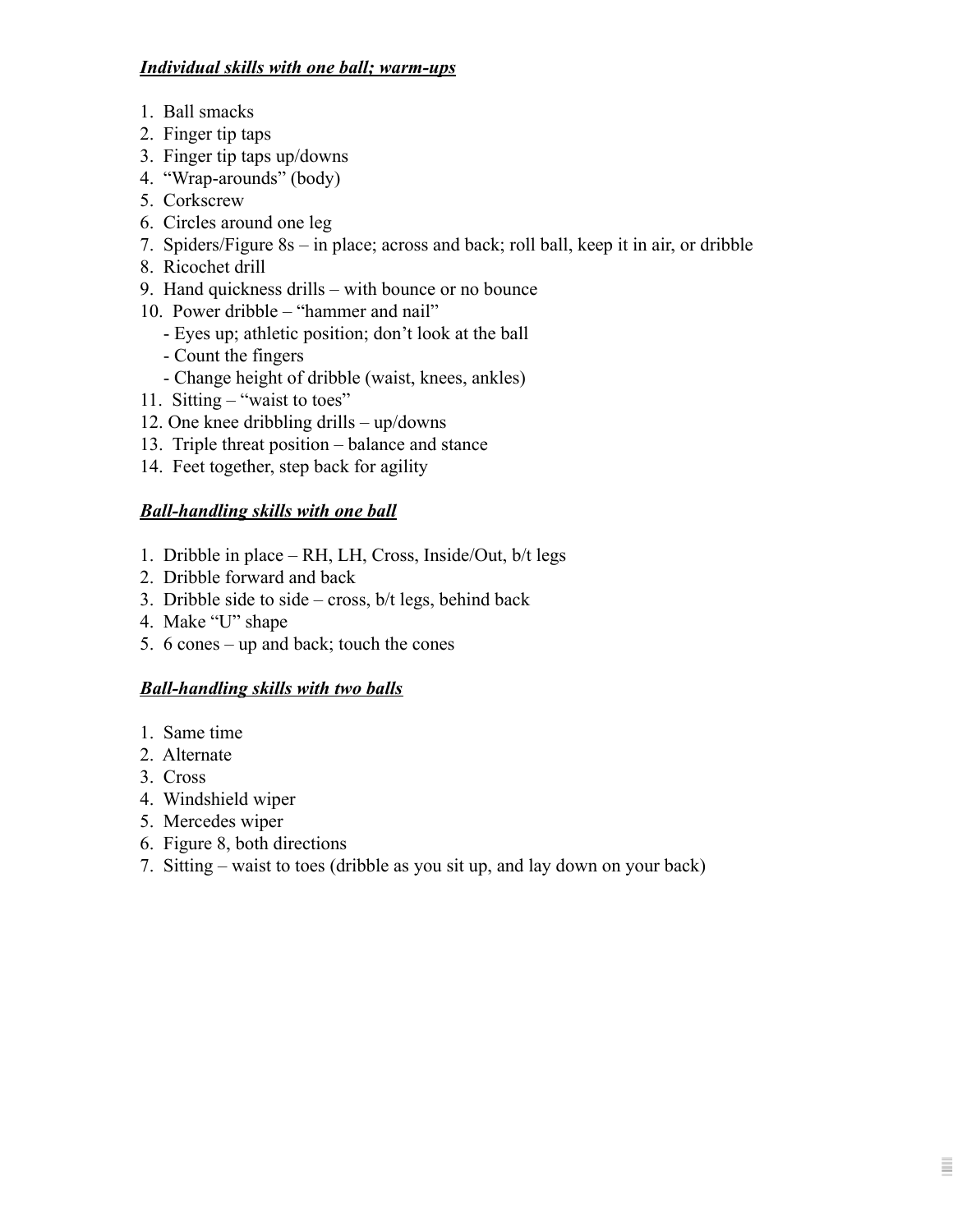*Dribbling* – all directions, including backwards

1. Cross court and back – RH, LH, crouch, skip, hesitation move, crossover, b/t legs, inside out, behind the back, "back-up"

- a. Add defender *no steals, just teach defensive sliding technique*
- b. Add chairs or cones at elbows (pretend they are defenders) and shoot lay-up
- 2. 3 to 5 minute circle practice your dribbling moves in the circle area
- 3. Relay races speed dribble; *emphasize control below waist and stay on top of ball*
- 4. "Make a move" use full court

5. "King of the Circle" – use arm bar and body to protect ball; use free hand to poke ball away from other players

6. Sharks and Minnows – create rectangle with cones; shark(s) tries to knock the ball away from minnows; 10 jumping jacks before returning to game

7. Cones (around the gym or middle of floor) – change hands (cross), b/t legs, behind the back, inside/out

Ξ

8. Dribble Tag – in half court or 3 point area

- 8. Everyone against the coach in the key
- 9. Mirror drill (more advanced)

#### *Stance - Footwork*

"Brace for the wave" – strong base; athletic position; balance.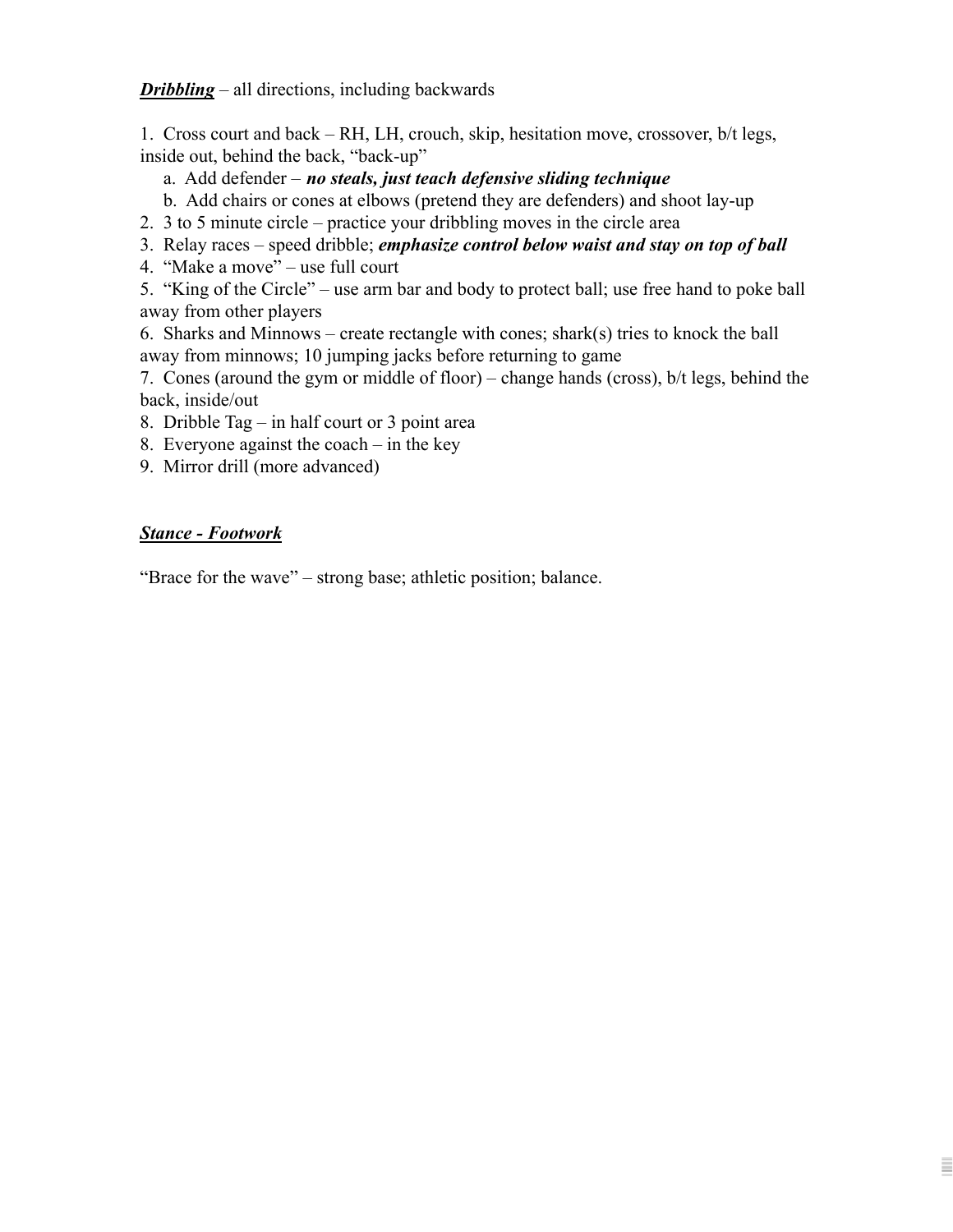# *Pivot - Footwork*

Press down on pivot foot as a cue to prevent traveling; make quarter turns, 180 degree turns, 360 degree turns. Teach aggressive "rip thru" move using pivots; ball below the knees, knuckles to the ground.

- \* Forward pivot
- \* Reverse pivot

### *Shooting*

Basics: triple threat position; feet shoulder width apart; strongside foot (shooting hand) should be slightly in front of the other; form "L" in shot pocket; push up from toes to the ceiling (feet, knees, arms, wrist); and HOLD your form

1. Individual warm-ups – From triple-threat, shoot with ball bouncing in front of player; move to ball, catch and jump stop (one foot or two foot)

- 2. Three spots  $-6'$  to 8' away (straight on, corners)
- 3. "Range-finder" make 3, move back; miss 2, move closer
- 4. Knockout
- 5. Catch and shoot foul line
- 6. 1 ball, 2 players; or 2 balls and 3 players

#### *Passing and Catching*

Basics – hands on side of ball, thumbs up. Push away from chest to thumbs down and step to target. Ball comes off fingertips and is released with backspin. Meet the pass: catch it with your eyes and soft hands; elbows and wrists bent.

Use partners for drills below.

- 1. Chest Pass
- 2. Bounce pass 2/3 of distance to target
- 3. Wall Pass Two hands spread fingers, bend knees (20-25 times)
- 4. Wall Pass One hand (alternate left, right) (20-25 times)
- 5. Wall Pass One hand (R 20 x, then L 20X) put passing foot forward
- 3. Two hand, overhand pass
- 4. Two balls one throws chest pass; other throws bounce pass
- 5. Two balls dexterity/coordination passing
- 6. Circle player in middle must fake three passes while pivoting in the direction of

players on outside of circle; pass to  $4<sup>th</sup>$  player who dribbles to middle and repeats drill 7. Monkey in the middle – use fakes; no dribbling

- 8. Keep away on square (1 or 2 defenders) no dribbling, must use ball fakes
- 9. 2 v.  $0 -$  Pass on the move; do not cross feet; slide
- 10. Follow Your Pass triangle, square, or 2 lines facing each other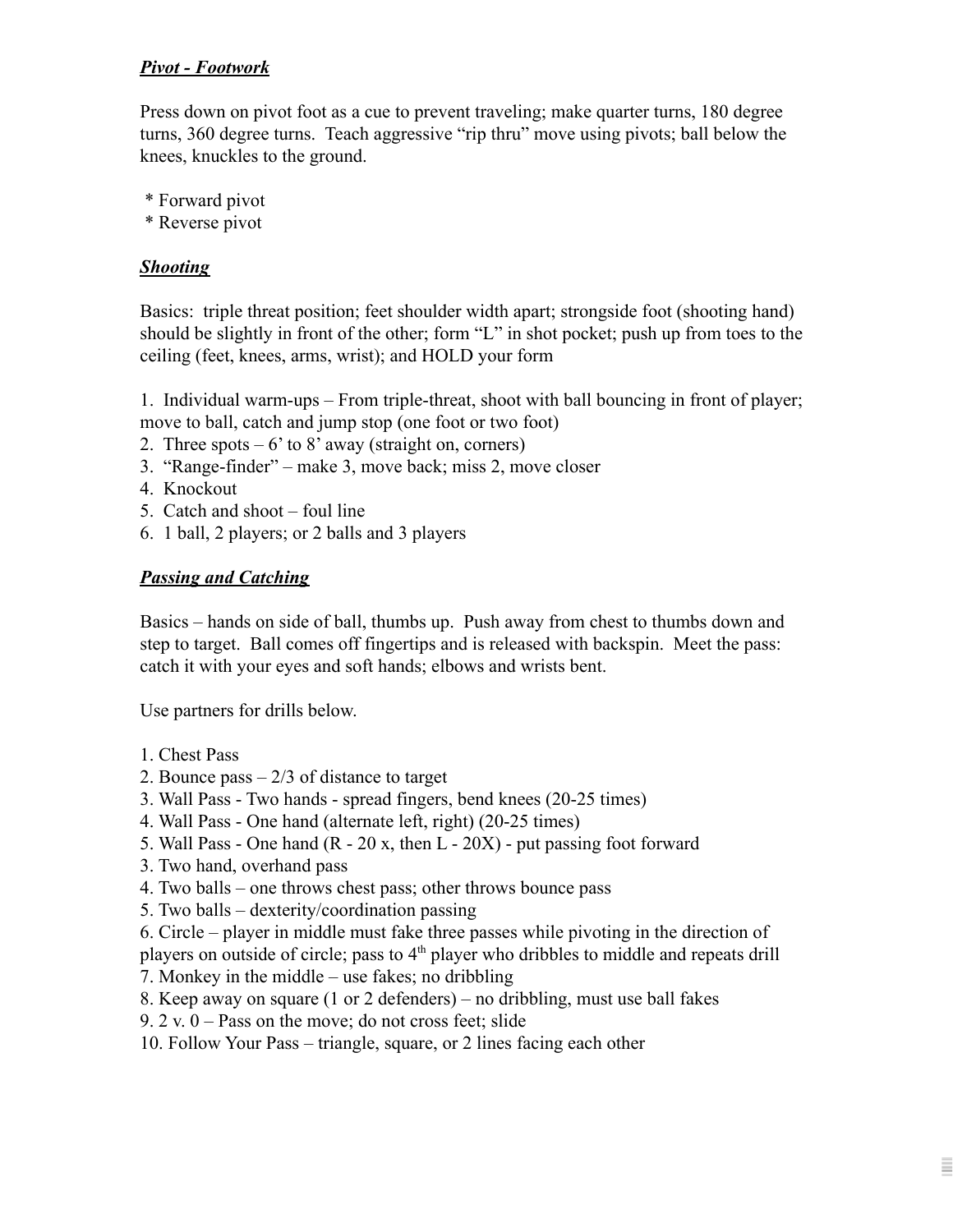# *Rebounding*

- 1. Toss off board "chin it"
- 2. Toss off board keep ball at chin and lay it in
- 3. Toss off board pivot away, pivot back and lay it in
- 4. Circle box out
- 5. Superman

# *Lay-ups*

If possible, divide younger players into RH (80-90%) and LH (10-20%) groups.

- 1. 2 step lay-up no dribble from mid-post
- 2. One dribble from elbow or just below
- 3. 30 Seconds
- 4. Steve Nash drill 1 minute; count lay-ups (Good "team" competition game)
- 5. Run Steve Nash at each hoop as teams; count lay-ups and win Skittles
- 6. Back to basket drop step, one power dribble and lay it in.
- 7. 2 line lay-up drill
- 8. 3 line lay-up drill (half court)
- 9. Full court lay-up relay 2 teams, opposite corners; every kid has a ball

Ξ

More advanced skills  $(5<sup>th</sup> \text{ grade or higher})$ :

### 1. Mikan drills

- One hand lay-up
- Two hand lay-up
- One hand reverse
- Two hand jump to rebound, jump to score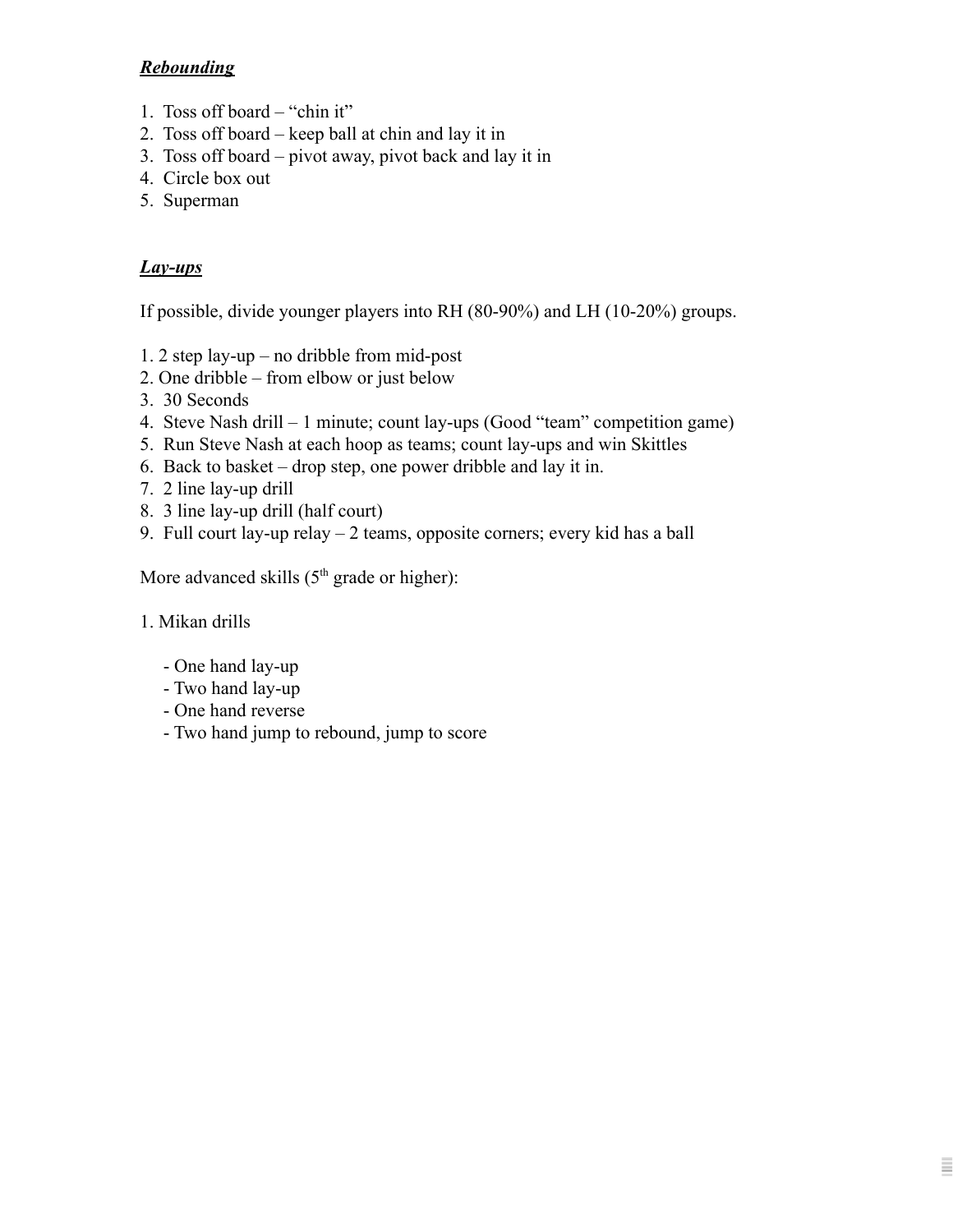### *One-on-One Moves*

1. Pass to self from baseline 10-12 feet from hoop with back spin. Catch and jump stop. From there:

- Pivot and drive for lay-up
- Pivot shoot jumper
- Pivot and ball fake to lay-up
- Pivot and ball fake to one dribble, then jump shot

From triple threat, make foot fakes  $(5<sup>th</sup> \text{ grade})$ :

1. Jab step – press on right foot, jab and pause (a) if defender comes up, step and drive past front foot; or (b) if defender falls back, take the jump shot

- 2. Rocker step jab and rock back; strong step and dribble past hip of defender
- 3. Rocker step add shot fake and drive

4. Cross-over step (if overplayed to strong side) – rip it through, knuckles to the ground, push ball forward past hip

#### *One on one game*

Score in the Lane: Two lines on baseline on side of foul lane; dribble around cone near 3-point line; defender runs past cone at 17 feet and engages dribbler. Pick a shoulder and drive to the hoop.

### *Pass and Screen Away*

3 lines – players to top of key and FT line extended; coach provides "token" defense

- Entry pass to wing
- Screen opposite wing
- Bounce pass to cutter for lay-up
- Chest pass to cutter for jump shot

Variation – players serve as token defender and roll to hoop for lay-up after wing cuts all the way through to the other side.

Keys – make contact, strong base, hands close, take a good angle, aim for defender's hip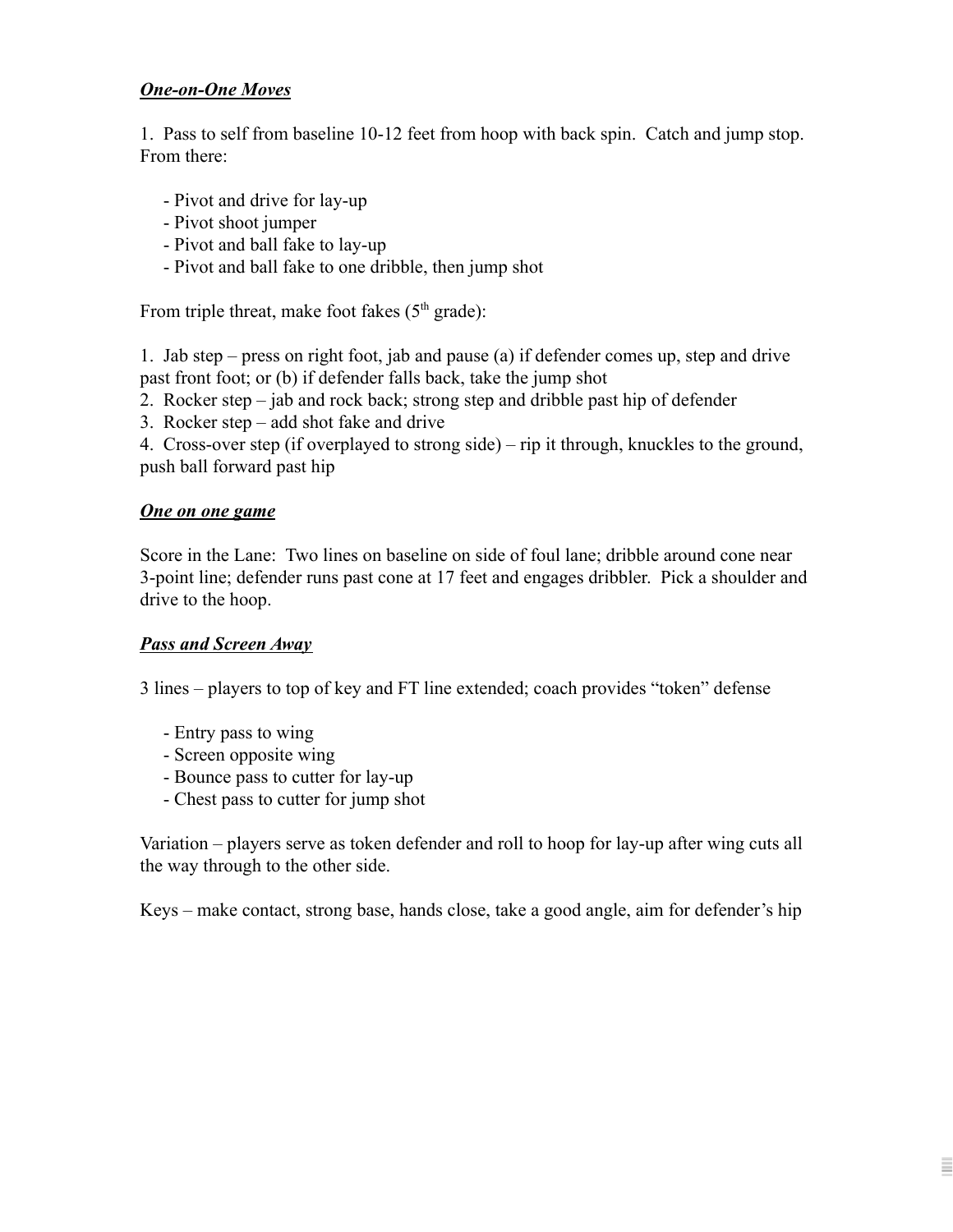# *Small-sided Games – 20 to 30 minutes*

- 1. 3 v. 3 no dribble, one dribble, two dribbles, etc.; switch teams every 10 minutes
	- Use subs out of bounds as outlet passers, or have coaches act as outlet passers

Ē

- Benefits more touches for the players; develops skills and confidence
- 2. 3 v. 3 If you score, you stay on